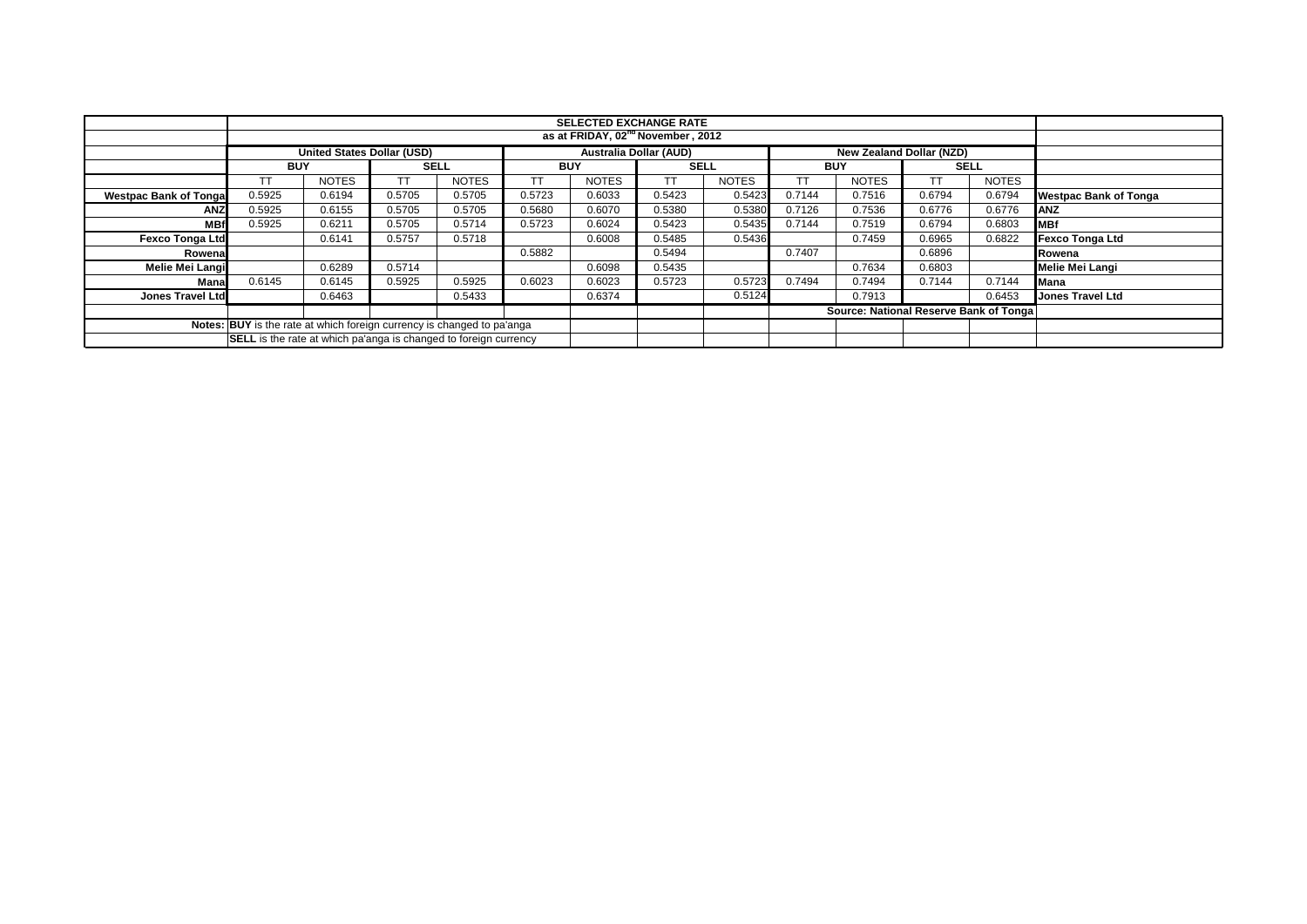|                                                                        |                                               | <b>SELECTED EXCHANGE RATE</b> |             |              |            |                               |             |              |            |                                        |             |              |                               |
|------------------------------------------------------------------------|-----------------------------------------------|-------------------------------|-------------|--------------|------------|-------------------------------|-------------|--------------|------------|----------------------------------------|-------------|--------------|-------------------------------|
|                                                                        | as at FRIDAY, 09 <sup>th</sup> November, 2012 |                               |             |              |            |                               |             |              |            |                                        |             |              |                               |
|                                                                        |                                               | United States Dollar (USD)    |             |              |            | <b>Australia Dollar (AUD)</b> |             |              |            | <b>New Zealand Dollar (NZD)</b>        |             |              |                               |
|                                                                        | <b>BUY</b>                                    |                               | <b>SELL</b> |              | <b>BUY</b> |                               | <b>SELL</b> |              | <b>BUY</b> |                                        | <b>SELL</b> |              |                               |
|                                                                        |                                               | <b>NOTES</b>                  |             | <b>NOTES</b> |            | <b>NOTES</b>                  | TТ          | <b>NOTES</b> | TT         | <b>NOTES</b>                           |             | <b>NOTES</b> |                               |
| <b>Westpac Bank of Tonga</b>                                           | 0.5896                                        | 0.6165                        | 0.5676      | 0.5676       | 0.5681     | 0.5991                        | 0.5381      | 0.5381       | 0.7203     | 0.7575                                 | 0.6853      | 0.6853       | <b>Westpac Bank of Tonga</b>  |
| <b>ANZ</b>                                                             | 0.5896                                        | 0.6126                        | 0.5676      |              | 0.5644     | 0.6034                        | 0.5344      |              | 0.7190     | 0.7600                                 | 0.6840      |              | ANZ                           |
| <b>MBf</b>                                                             | 0.5896                                        | 0.6173                        | 0.5676      | 0.5682       | 0.5681     | 0.5988                        | 0.5381      | 0.5376       | 0.7203     | 0.7519                                 | 0.6853      | 0.6849       | <b>IMBf</b>                   |
| <b>Fexco Tonga Ltd</b>                                                 |                                               | 0.6111                        | 0.5758      | 0.5690       |            | 0.5970                        | 0.5465      | 0.5401       |            | 0.7527                                 | 0.7046      | 0.6884       | Fexco Tonga Ltd               |
| Rowena                                                                 |                                               |                               |             |              | 0.5847     |                               | 0.5464      |              | 0.7462     |                                        | 0.6944      |              | Rowena                        |
| <b>T&amp;T Money Transfer</b>                                          | 0.6213                                        |                               | 0.5724      |              | 0.6037     |                               | 0.5437      |              | 0.7548     |                                        | 0.6826      |              | <b>T&amp;T Money Transfer</b> |
| Melie Mei Langi                                                        |                                               | 0.6250                        | 0.5682      |              |            | 0.6061                        | 0.5376      |              |            | 0.7692                                 | 0.6849      |              | Melie Mei Langi               |
| Mana                                                                   | 0.6116                                        | 0.6116                        | 0.5896      | 0.5896       | 0.5981     | 0.5981                        | 0.5681      | 0.5681       | 0.7553     | 0.7553                                 | 0.7203      | 0.7203       | <b>Mana</b>                   |
| <b>Jones Travel Ltd</b>                                                |                                               | 0.6432                        | 0.5406      |              |            | 0.6336                        | 0.5090      |              |            | 0.7980                                 | 0.6514      |              | <b>Jones Travel Ltd</b>       |
|                                                                        |                                               |                               |             |              |            |                               |             |              |            | Source: National Reserve Bank of Tonga |             |              |                               |
| Notes: BUY is the rate at which foreign currency is changed to pa'ang: |                                               |                               |             |              |            |                               |             |              |            |                                        |             |              |                               |
| SELL is the rate at which pa'anga is changed to foreign currency       |                                               |                               |             |              |            |                               |             |              |            |                                        |             |              |                               |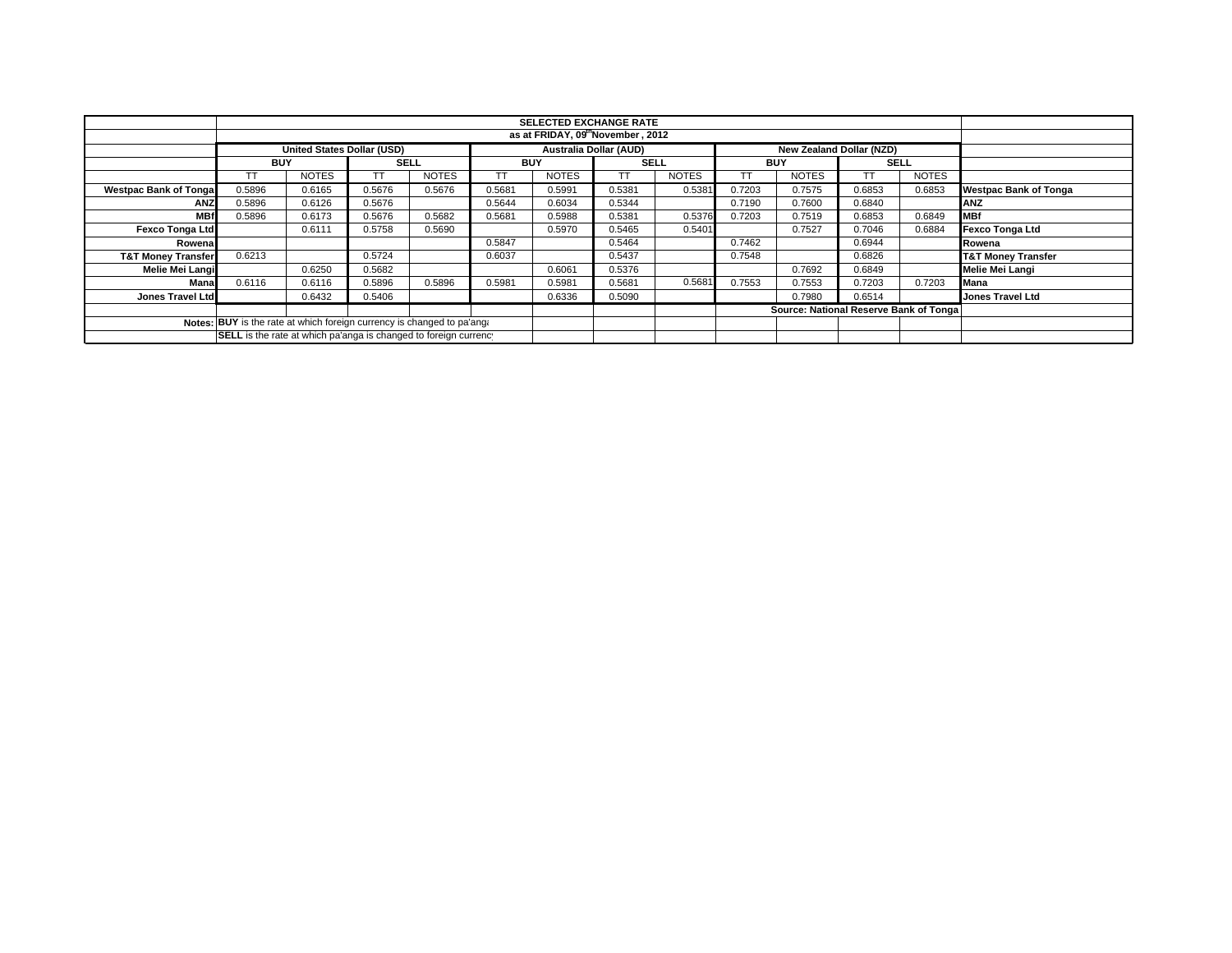|                               |                                                                                                |                                               |             |              |            | <b>SELECTED EXCHANGE RATE</b> |             |              |            |                                        |             |              |                               |
|-------------------------------|------------------------------------------------------------------------------------------------|-----------------------------------------------|-------------|--------------|------------|-------------------------------|-------------|--------------|------------|----------------------------------------|-------------|--------------|-------------------------------|
|                               |                                                                                                | as at FRIDAY, 16 <sup>th</sup> November, 2012 |             |              |            |                               |             |              |            |                                        |             |              |                               |
|                               | <b>Australia Dollar (AUD)</b><br>United States Dollar (USD)<br><b>New Zealand Dollar (NZD)</b> |                                               |             |              |            |                               |             |              |            |                                        |             |              |                               |
|                               | <b>BUY</b>                                                                                     |                                               | <b>SELL</b> |              | <b>BUY</b> |                               | <b>SELL</b> |              | <b>BUY</b> |                                        | <b>SELL</b> |              |                               |
|                               |                                                                                                | <b>NOTES</b>                                  |             | <b>NOTES</b> |            | <b>NOTES</b>                  |             | <b>NOTES</b> |            | <b>NOTES</b>                           | <b>TT</b>   | <b>NOTES</b> |                               |
| <b>Westpac Bank of Tonga</b>  | 0.5866                                                                                         | 0.6135                                        | 0.5646      | 0.5646       | 0.5709     | 0.6019                        | 0.5409      | 0.5409       | 0.7232     | 0.7604                                 | 0.6882      | 0.6882       | <b>Westpac Bank of Tonga</b>  |
| <b>ANZ</b>                    | 0.5866                                                                                         | 0.6096                                        | 0.5646      |              | 0.5660     | 0.6050                        | 0.5360      |              | 0.7204     | 0.7614                                 | 0.6854      |              | <b>ANZ</b>                    |
| <b>MB</b>                     | 0.5866                                                                                         | 0.6135                                        | 0.5646      | 0.5650       | 0.5709     | 0.6024                        | 0.5409      | 0.5405       | 0.7232     | 0.7576                                 | 0.6882      | 0.6897       | <b>MBf</b>                    |
| <b>Fexco Tonga Ltd</b>        |                                                                                                | 0.6079                                        | 0.5721      | 0.5661       |            | 0.5987                        | 0.5497      | 0.5416       |            | 0.7542                                 | 0.7078      | 0.6897       | <b>Fexco Tonga Ltd</b>        |
| Rowena                        |                                                                                                |                                               |             |              | 0.5847     |                               | 0.5464      |              | 0.7462     |                                        | 0.6993      |              | Rowena                        |
| <b>T&amp;T Money Transfer</b> | 0.6165                                                                                         |                                               | 0.5676      |              | 0.6049     |                               | 0.5439      |              | 0.7634     |                                        | 0.6912      |              | <b>T&amp;T Money Transfer</b> |
| <b>Jones Travel Ltd</b>       |                                                                                                | 0.6401                                        | 0.5377      |              |            | 0.6353                        | 0.5105      |              |            | 0.7995                                 | 0.6528      |              | Jones Travel Ltd              |
|                               |                                                                                                |                                               |             |              |            |                               |             |              |            | Source: National Reserve Bank of Tonga |             |              |                               |
|                               | Notes: BUY is the rate at which foreign currency is changed to pa'anga                         |                                               |             |              |            |                               |             |              |            |                                        |             |              |                               |
|                               | <b>SELL</b> is the rate at which pa'anga is changed to foreign currency                        |                                               |             |              |            |                               |             |              |            |                                        |             |              |                               |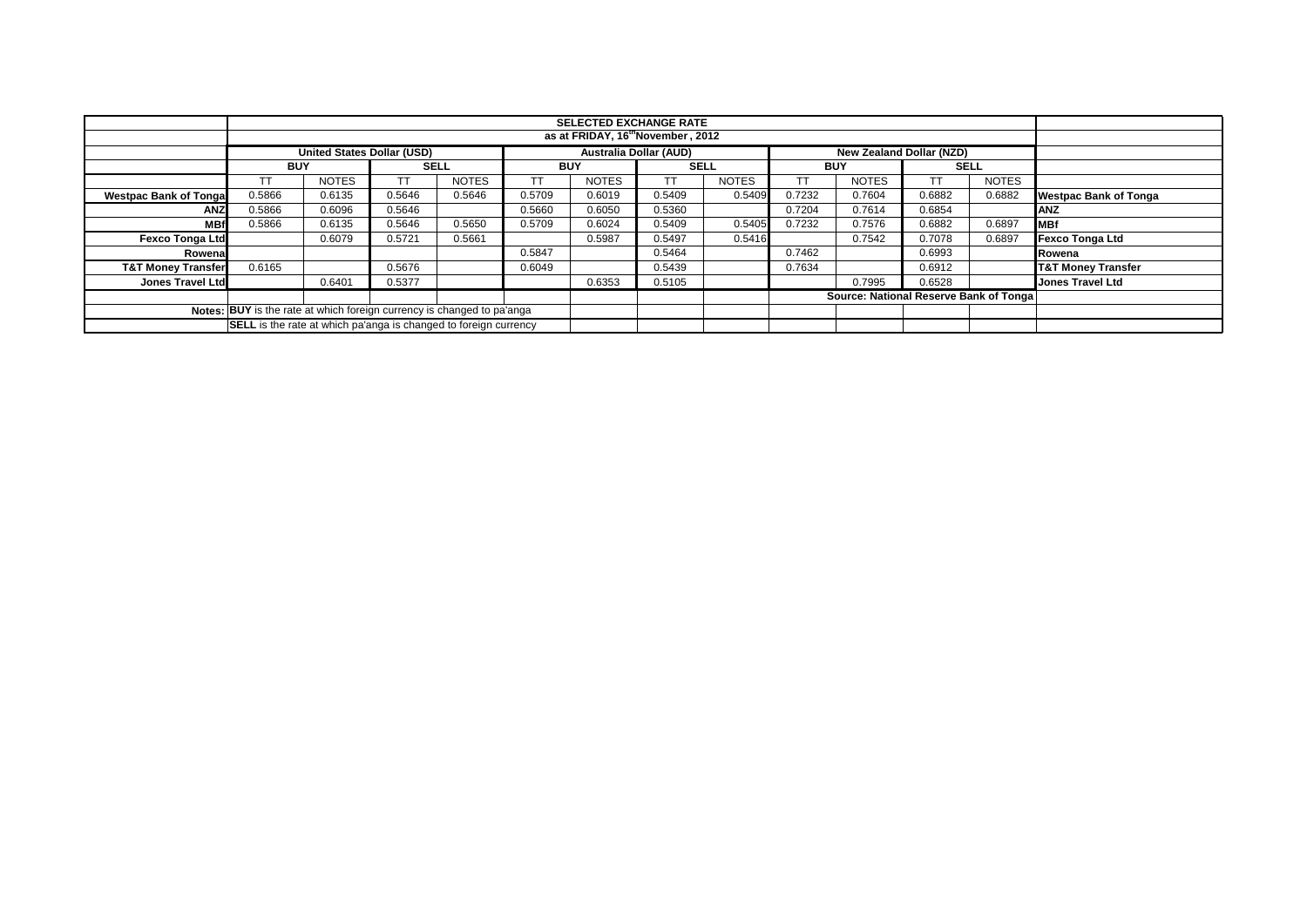|                                                                        | <b>SELECTED EXCHANGE RATE</b>                                    |                                   |             |              |            |                               |             |              |            |                                        |             |              |                               |
|------------------------------------------------------------------------|------------------------------------------------------------------|-----------------------------------|-------------|--------------|------------|-------------------------------|-------------|--------------|------------|----------------------------------------|-------------|--------------|-------------------------------|
| as at FRIDAY, 23 <sup>rd</sup> November, 2012                          |                                                                  |                                   |             |              |            |                               |             |              |            |                                        |             |              |                               |
|                                                                        |                                                                  | <b>United States Dollar (USD)</b> |             |              |            | <b>Australia Dollar (AUD)</b> |             |              |            | New Zealand Dollar (NZD)               |             |              |                               |
|                                                                        | <b>BUY</b>                                                       |                                   | <b>SELL</b> |              | <b>BUY</b> |                               | <b>SELL</b> |              | <b>BUY</b> |                                        | <b>SELL</b> |              |                               |
|                                                                        | TТ                                                               | <b>NOTES</b>                      |             | <b>NOTES</b> | тт         | <b>NOTES</b>                  | ТT          | <b>NOTES</b> |            | <b>NOTES</b>                           |             | <b>NOTES</b> |                               |
| <b>Westpac Bank of Tongal</b>                                          | 0.5880                                                           | 0.6149                            | 0.5660      | 0.5660       | 0.5693     | 0.6003                        | 0.5393      | 0.5393       | 0.7194     | 0.7566                                 | 0.6844      | 0.6844       | <b>Westpac Bank of Tonga</b>  |
| <b>ANZ</b>                                                             | 0.5880                                                           | 0.6110                            | 0.5660      | 0.5660       | 0.5639     | 0.6029                        | 0.5339      | 0.5339       | 0.7168     | 0.7578                                 | 0.6818      | 0.6818       | ANZ                           |
| <b>MBf</b>                                                             | 0.5880                                                           | 0.6135                            | 0.5660      | 0.5650       | 0.5693     | 0.5988                        | 0.5393      | 0.5405       | 0.7194     | 0.7576                                 | 0.6844      | 0.6849       | <b>MBf</b>                    |
| Rowenal                                                                |                                                                  |                                   |             |              | 0.5847     |                               | 0.5464      |              | 0.7462     |                                        | 0.6944      |              | Rowena                        |
| <b>T&amp;T Money Transfer</b>                                          | 0.6179                                                           |                                   | 0.5690      |              | 0.6033     |                               | 0.5423      |              | 0.7596     |                                        | 0.6874      |              | <b>T&amp;T Money Transfer</b> |
| Melie Mei Langi                                                        |                                                                  | 0.6211                            | 0.5650      |              |            | 0.6061                        | 0.5405      |              |            | 0.7692                                 | 0.6849      |              | Melie Mei Langi               |
| Jones Travel Ltd                                                       |                                                                  | 0.6416                            | 0.5390      |              |            | 0.6330                        | 0.5085      |              |            | 0.7957                                 | 0.6493      |              | <b>Jones Travel Ltd</b>       |
|                                                                        |                                                                  |                                   |             |              |            |                               |             |              |            | Source: National Reserve Bank of Tonga |             |              |                               |
| Notes: BUY is the rate at which foreign currency is changed to pa'ang: |                                                                  |                                   |             |              |            |                               |             |              |            |                                        |             |              |                               |
|                                                                        | SELL is the rate at which pa'anga is changed to foreign currency |                                   |             |              |            |                               |             |              |            |                                        |             |              |                               |